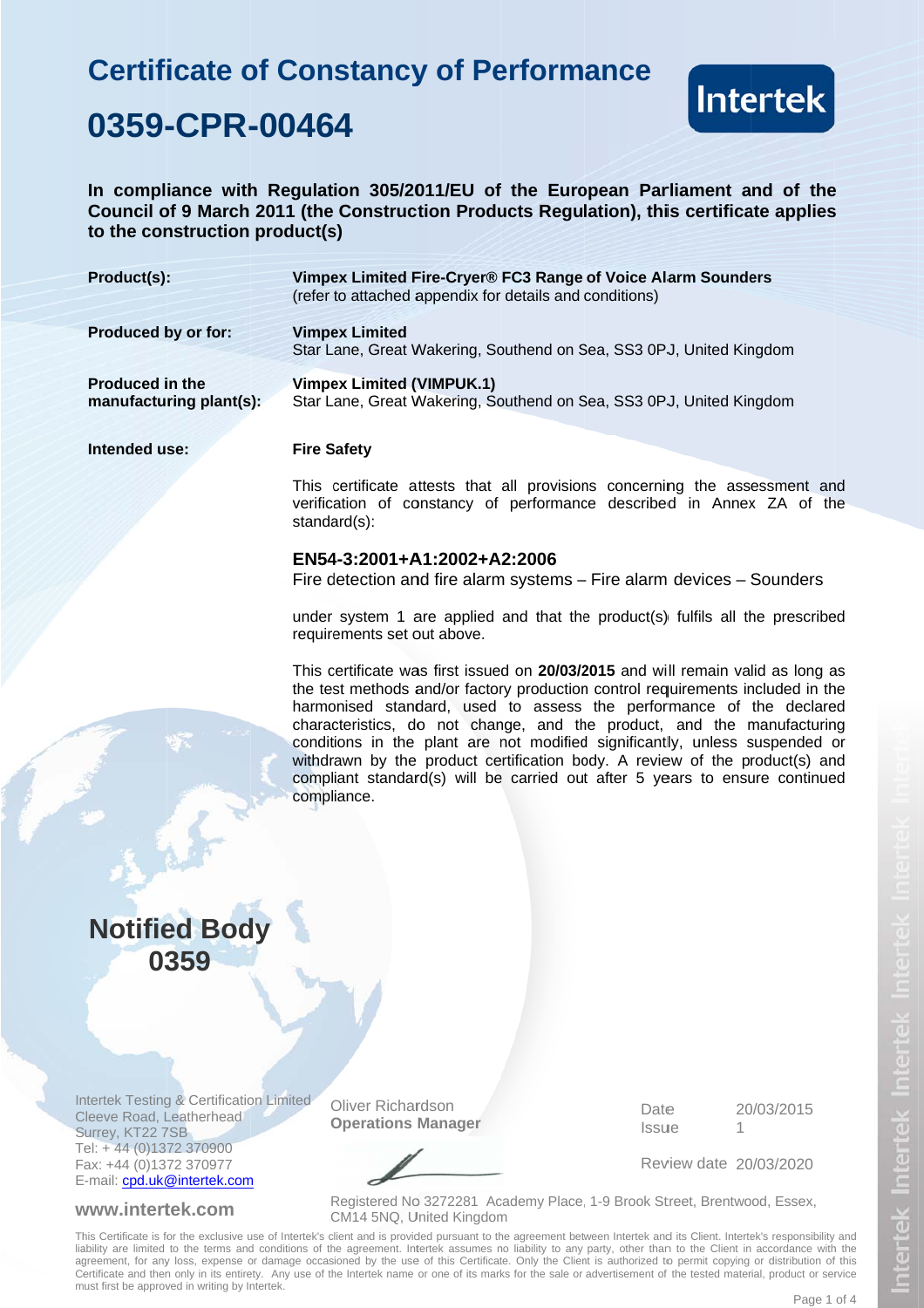# **Certificate of Constancy of Performance** 0359-CPR-00464



### Appendix to Certificate of Constancy of Performance 0359-CPR-00464

The details and conditions of use for the Vimpex Limited Fire-Crver Range of sounders placed on the market by:

#### **Vimpex Limited (VIMPUK.1)**

Star Lane, Great Wakering, Southend on Sea, SS3 0PJ, United Kingdom

To be used in accordance with the supplier's installation instructions and in conjunction with the following bases, ancillaries, sounder tones and sensitivity settings (where applicable).

#### Products compliant with EN54-3:2001+A1:2002+A2:2006

| Variant               | <b>Manufacturing</b> | <b>Description</b> |  |
|-----------------------|----------------------|--------------------|--|
|                       | Location             |                    |  |
| Fire-Cryer® FC3/C/W   | VIMPUK.1             | Voice Sounder      |  |
| Fire-Cryer® FC3/C/I   | VIMPUK.1             | Voice Sounder      |  |
| Fire-Cryer® FC3/A/R/R | VIMPUK.1             | Voice Sounder      |  |
| Fire-Cryer® FC3/A/R/0 | VIMPUK.1             | Voice Sounder      |  |
| Fire-Cryer® FC3/A/W/R | VIMPUK.1             | Voice Sounder      |  |
| Fire-Cryer® FC3/A/W/0 | VIMPUK.1             | Voice Sounder      |  |

Approved Mounting Bases for use with Fire-Cryer® FC3/A/R/R, Fire-Cryer® FC3/A/R/0, Fire-Cryer® FC3/A/W/R, Fire-Cryer® FC3/A/W/0

**Shallow Base** Deep Base

Note that the product is supplied with either shallow base or deep base.

Products supplied with a shallow base are marked with /S e.g. Fire-Cryer® FC3A/A/x/x/S Products supplied with a deep base are marked with /D e.g. Fire-Cryer® FC3A/A/x/x/D

Models Fire-Cryer® FC3/C/W & Fire-Cryer® FC3/C/I has an integral mounting base

### Compliant settings: EN54-3:2001+A1:2002+A2:2006

The sounders are compatible with the following tones and volume settings:-

|                                                                                                                                     |                 | Fire-Cryer® Models FC3/C/W, FC3/C/I, FC3/A/R/R, FC3/A/R/0, FC3/A/W/R,<br>FC3/A/W/0 |        |                 |                 |                 |           |              |  |  |
|-------------------------------------------------------------------------------------------------------------------------------------|-----------------|------------------------------------------------------------------------------------|--------|-----------------|-----------------|-----------------|-----------|--------------|--|--|
| <b>Switch</b>                                                                                                                       | SW <sub>1</sub> | SW <sub>2</sub>                                                                    | $SW3*$ | SW <sub>4</sub> | SW <sub>5</sub> | SW <sub>6</sub> | SW7       | <b>SW8**</b> |  |  |
| <b>Volume</b>                                                                                                                       |                 |                                                                                    |        |                 |                 |                 |           |              |  |  |
| 0dB                                                                                                                                 | OFF.            | <b>ON</b>                                                                          |        | <b>OFF</b>      | <b>ON</b>       | <b>OFF</b>      | <b>ON</b> |              |  |  |
| $-6dB$                                                                                                                              | <b>OFF</b>      | <b>OFF</b>                                                                         |        | <b>OFF</b>      | <b>ON</b>       | OFF             | <b>ON</b> |              |  |  |
| $-12dB***$                                                                                                                          | ON              | ON                                                                                 |        | OFF             | <b>ON</b>       | <b>OFF</b>      | <b>ON</b> |              |  |  |
| *SW3 is used to control the strobe so is not part of the compliant settings<br>** SW8 is not used and should be in the OFF position |                 |                                                                                    |        |                 |                 |                 |           |              |  |  |

\*Applicable to Fire-Cryer® models FC3/A/R/R, FC3/A/R/0, FC3/A/W/R and FC3/A/W/0 only

Intertek Testing & Certification Limited, Cleeve Road, Leatherhead, Surrey, KT22 7SB Tel: +44 (0)1372 370900, Fax: +44 (0)1372 370977, E-mail: cpd.uk@intertek.com

0359-CPR-00464 Issue 1

#### www.intertek.com

Registered No 3272281 Academy Place, 1-9 Brook Street, Brentwood, Essex, CM14 5NQ, United Kingdom

This Certificate is for the exclusive use of Intertek's client and is provided pursuant to the agreement between Intertek and its Client. Intertek's responsibility and liability are limited to the terms and conditions of the agreement. Intertek assumes no liability to any party, other than to the Client in accordance with the agreement, for any loss, expense or damage occasioned by t Sertificate and then only in its entirety. Any use of the Intertek name or one of its marks for the sale or advertisement of the tested material, product or service must first be approved in writing by Intertek.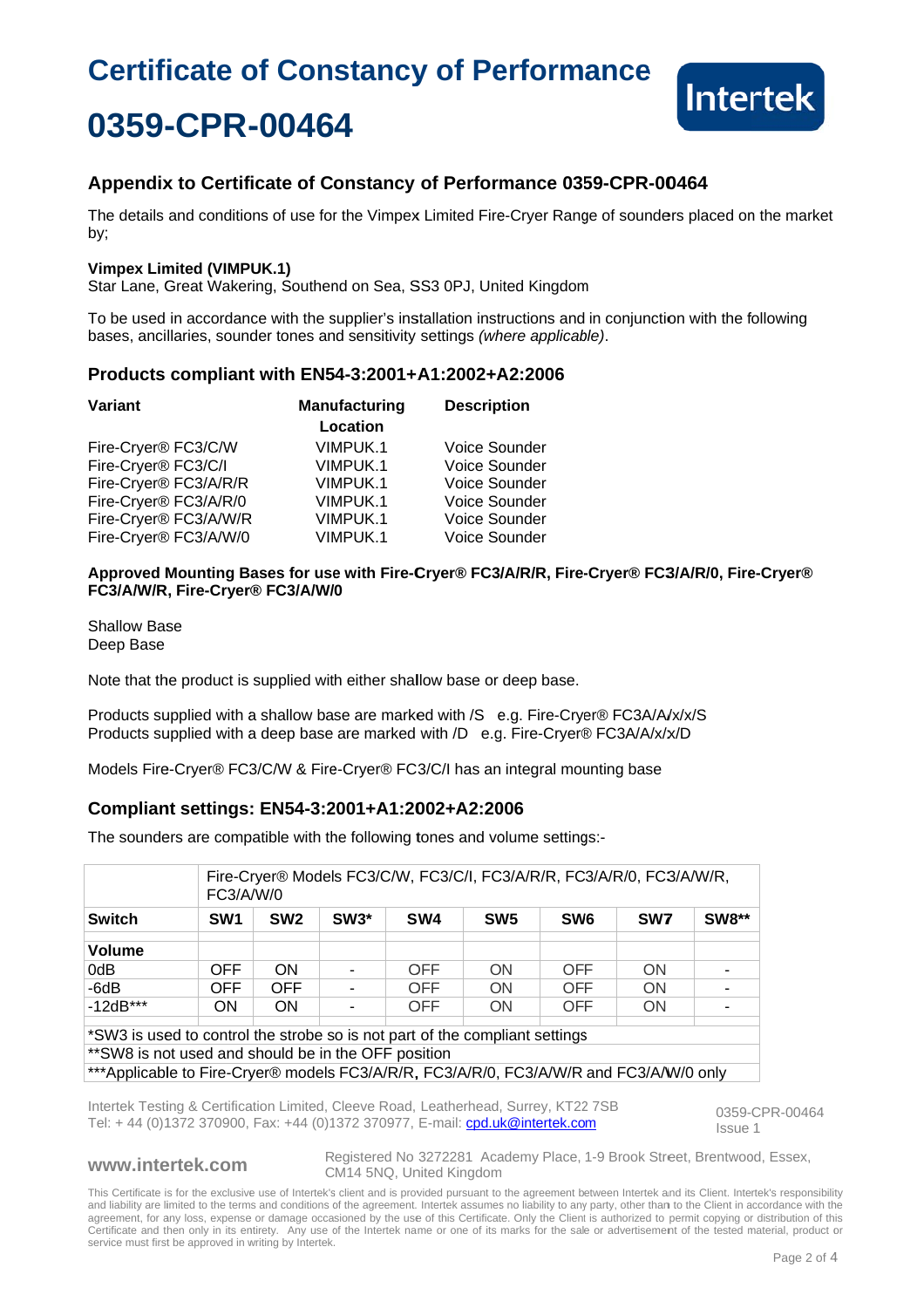# **Certificate of Constancy of Performance** 0359-CPR-00464



### **Conditions of Use:**

- 1. Models Fire-Cryer® FC3/A/R/R, Fire-Cryer® FC3/A/R/0, Fire-Cryer® FC3/A/W/R and Fire-Cryer® FC3/A/W/0 are suitable for indoor use when fitted with shallow base.
- 2. Models Fire-Cryer® FC3/A/R/R, Fire-Cryer® FC3/A/R/0, Fire-Cryer® FC3/A/W/R and Fire-Cryer® FC3/A/W/0 are suitable for indoor or outdoor use when fitted with deep base.
- 3. Models Fire-Cryer® FC3/C/W and Fire-Cryer® FC3/C/I are suitable for indoor use

#### **General Notes:**

- 1. Evaluated under Intertek project number 101164804
- 2. A strobe feature is present on models Fire-Cryer® FC3/A/R/R and Fire-Cryer® FC3/A/W/R. This is not intended as a primary source of alarm and so has not been assessed for compliance to EN54-23:2010
- 3. CE or other type approval is made or inferred outside of the attestation of conformity and the product performance as stipulated on this certificate.

Intertek Testing & Certification Limited, Cleeve Road, Leatherhead, Surrey, KT22 7SB Tel: +44 (0)1372 370900, Fax: +44 (0)1372 370977, E-mail: cpd.uk@intertek.com

0359-CPR-00464 Issue 1

#### www.intertek.com

Registered No 3272281 Academy Place, 1-9 Brook Street, Brentwood, Essex, CM14 5NQ, United Kingdom

This Certificate is for the exclusive use of Intertek's client and is provided pursuant to the agreement between Intertek and its Client. Intertek's responsibility and liability are limited to the terms and conditions of the agreement. Intertek assumes no liability to any party, other than to the Client in accordance with the agreement, for any loss, expense or damage occasioned by t Certificate and then only in its entirety. Any use of the Intertek name or one of its marks for the sale or advertisement of the tested material, product or service must first be approved in writing by Intertek.